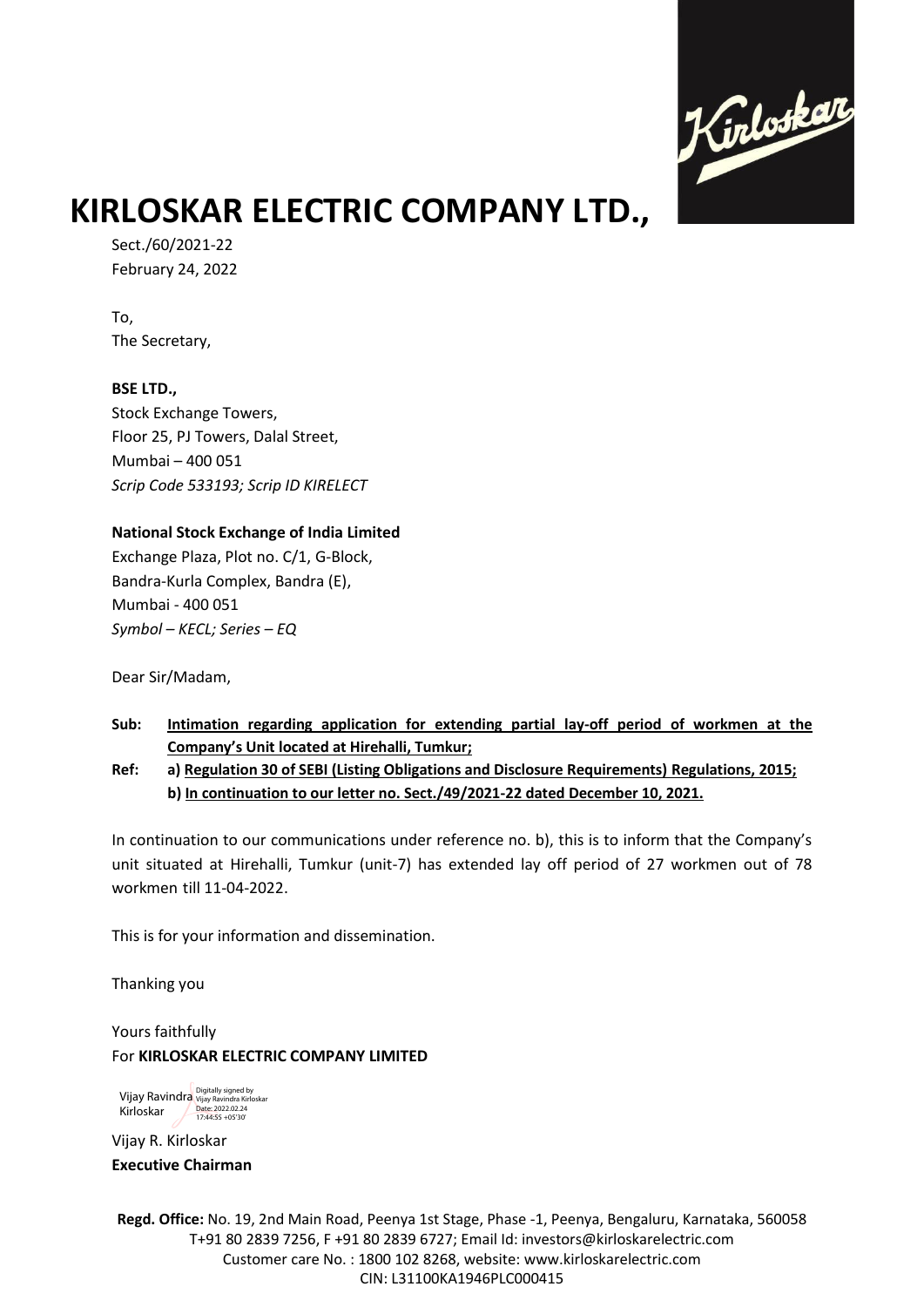

# **KIRLOSKAR ELECTRIC COMPANY LTD.,**

Sect./61/2021-22 February 24, 2022

To, The Secretary,

**BSE LTD.,**  Stock Exchange Towers, Floor 25, PJ Towers, Dalal Street, Mumbai – 400 051 *Scrip Code 533193; Scrip ID KIRELECT*

### **National Stock Exchange of India Limited**

Exchange Plaza, Plot no. C/1, G-Block, Bandra-Kurla Complex, Bandra (E), Mumbai - 400 051 *Symbol – KECL; Series – EQ*

Dear Sir/Madam,

**Sub: Intimation regarding application for extending partial lay-off period of workmen at the Company's Unit located at Hirehalli, Tumkur;**

**Ref: a) Regulation 30 of SEBI (Listing Obligations and Disclosure Requirements) Regulations, 2015; b) In Continuation to our Letter No. Sect./50/2021-22 dated December 10, 2021;**

In continuation to our communications under reference no. b), this is to inform that the Company's unit situated at Hirehalli, Tumkur (unit-7) has extended lay off period of 03 workmen out of 78 workmen till 15-04-2022.

This is for your information and dissemination.

Thanking you

Yours faithfully For **KIRLOSKAR ELECTRIC COMPANY LIMITED**

Vijay Ravindra Kirloskar Digitally signed by Vijay Ravindra Kirloskar Date: 2022.02.24 17:46:32 +05'30'

Vijay R. Kirloskar **Executive Chairman** 

**Regd. Office:** No. 19, 2nd Main Road, Peenya 1st Stage, Phase -1, Peenya, Bengaluru, Karnataka, 560058 T+91 80 2839 7256, F +91 80 2839 6727; Email Id: investors@kirloskarelectric.com Customer care No. : 1800 102 8268, website: www.kirloskarelectric.com CIN: L31100KA1946PLC000415